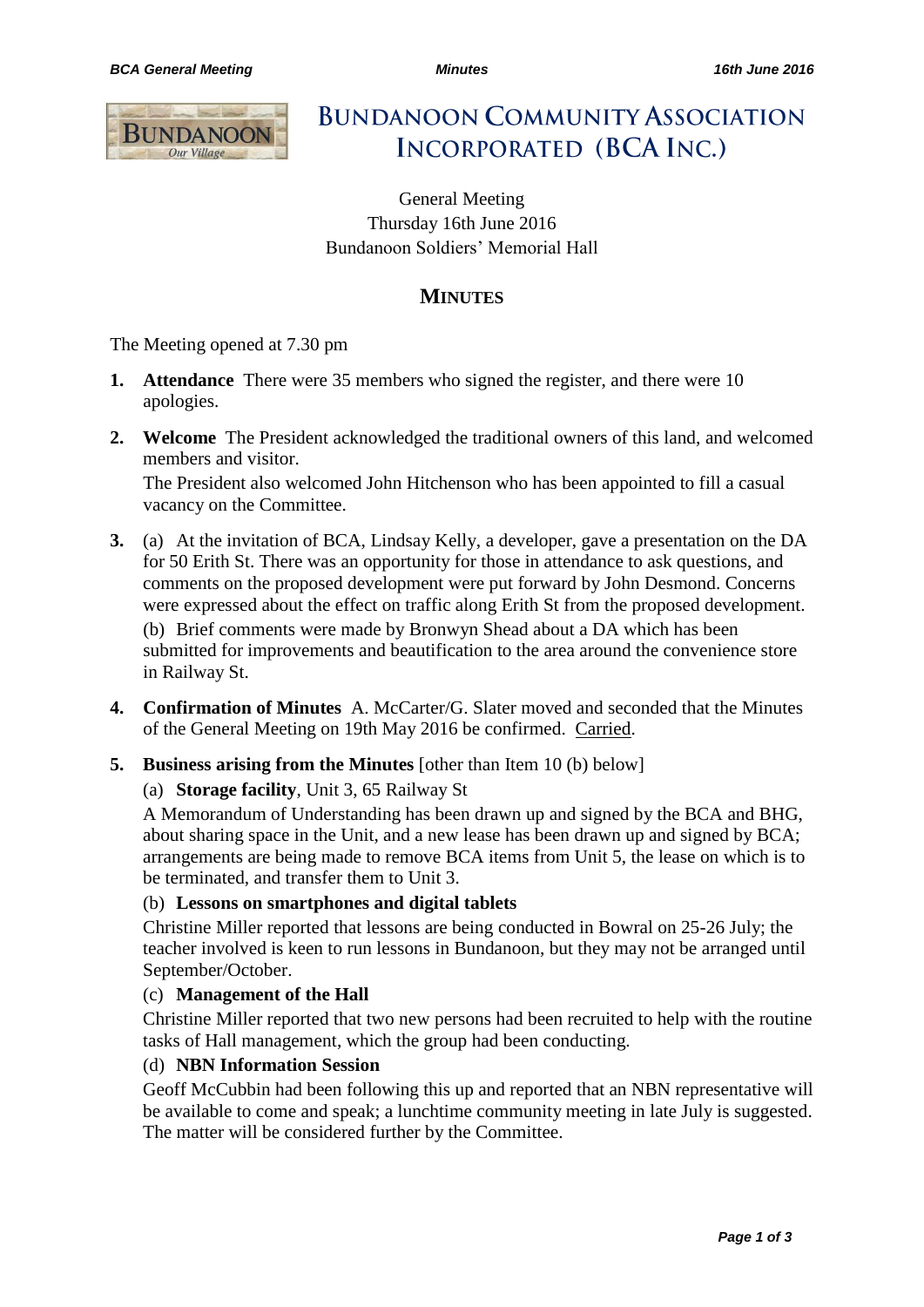### (e) **Canary Island Date Palm in hotel grounds**

The matter is ongoing and was considered at the last Committee Meeting; BCA is awaiting a proposal from Endeavour Energy via WSC for routing the affected wires. The BHG is totally opposed to cutting the palm down.

#### **6. Correspondence**

The Secretary listed the small amount of correspondence in and out (apart from much other email "traffic"):

23.05.16: email to WSC with contact details of new BCA officers;

24.05.16: letter to CIPS Real Estate about change of lease for Unit 3, Railway St;

26.05.16: letter from BHG re palm tree;

01.06.16: letter to City of Wollongong Eisteddfod committee confirming their purchase of the Kawai grand piano;

04.06.16: email from Robin Letham on behalf of the City of Wollongong Eisteddfod committee expressing great thanks for the outcome of the purchase of the piano; 06.06.16: copy of letter sent by BHG to WSC re palm tree;

23.05-07.06.16: exchange of emails with Lindsay Kelly about giving a presentation at the June General Meeting in regard to the DA for 50 Erith St.

### **7. President's Report**

**Setting up new website**: This is moving ahead: a list of pages now drawn up, Convenors are to be approached to collect the information they might want on their "page"; and the current website has been temporarily updated in essential parts as an interim measure.

**"Meet the Candidates" forum**: the President reported on the success of the forum, with all five candidates present, and over 90 in attendance.

**NBN information session:** the President re-iterated the plans which Geoff McCubbin has been putting in place. In response to a question from Bob McCarter, it was reported that the Telstra mobile tower on the Oval is proceeding, and is simply waiting for Crown Land to be transferred by WSC. Christine Miller that the NBN tower is Devon Rd is in process of being constructed.

**Convenors' Meeting**: the President indicated that a Convenors' Meeting would be held soon to discuss matters of interest to the working of Sub-Committees.

### **8. Treasurer's Report**

Because of the Treasurer's absence, there was no financial report for June. The President reported that it was expected the transfer of the account from ANZ to BDCU Alliance Bank would be completed next week.

### **9. Matters referred on by Committee**

- (a) Confirmation of appointment of John Hitchenson to fill a casual vacancy.
- (b) Update on replacement of website: already covered in President's report.

### **10. Sub-Committee Reports** (tabled)

- (a) Tony Ward, the Membership Convenor, reported seven new memberships and two renewals; membership stands at 476 at 09.06.16.
- (b) Greg Slater (Arts Bundanoon) and Christine Miller gave an update on the raising of funds for the purchase of the new Yamaha piano: around \$26,000 is still needed; \$15,000 had been raised by the sale of the Kawai piano, and \$3260 from "crowd funding". It has been confirmed that Gerard Willems will be available to formally launch the new piano on Saturday 27th August. Christine Miller wished to thank Greg Slater for all his hard work on this matter.